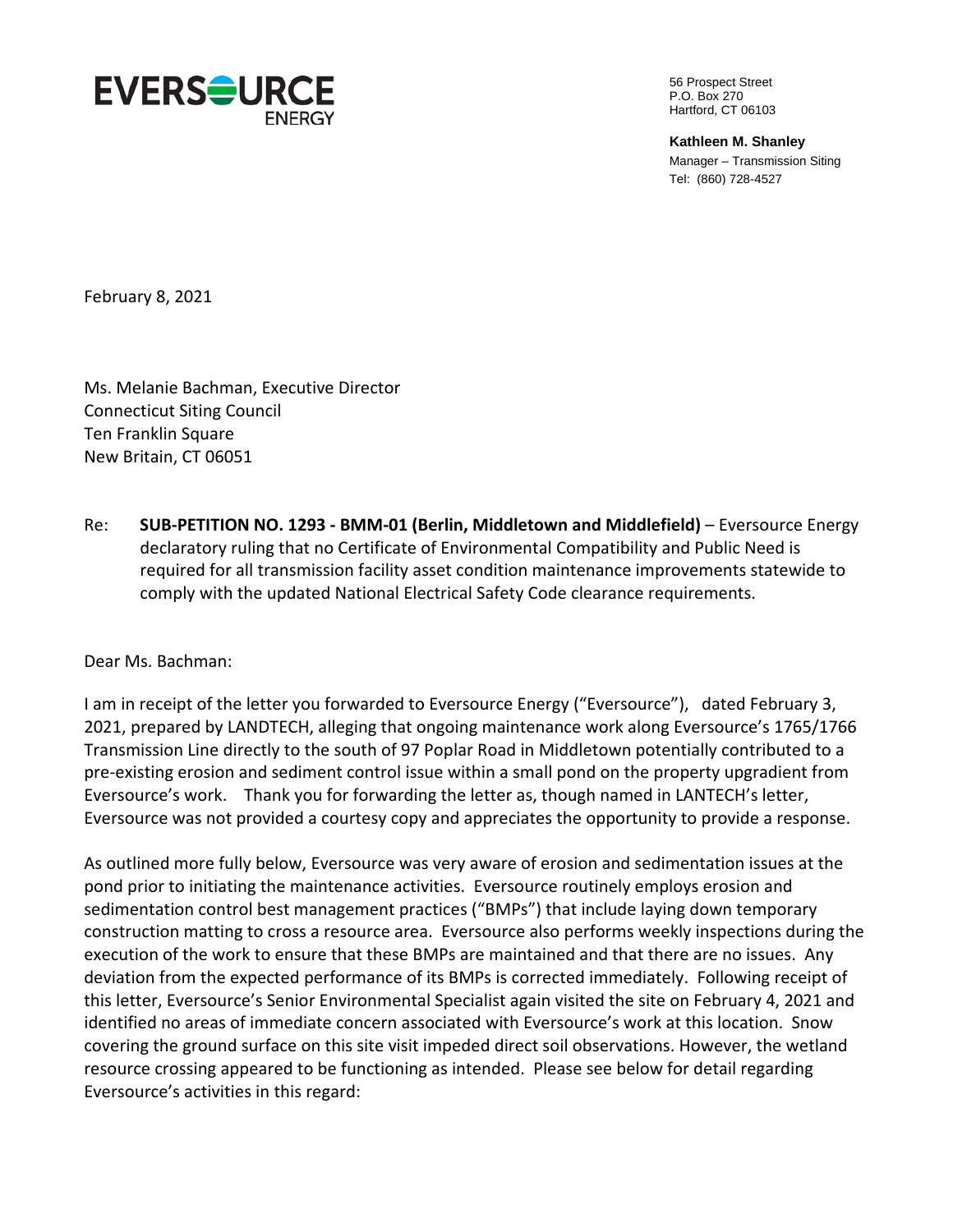## **Pre-Construction**

During Eversource's pre-construction walkdown (May 2020) for the ongoing 1765/1766 Project, which involves replacement of existing aged transmission structures, sediment buildup in the pond was observed and documented. The sedimentation in the pond was discussed with the landowner who acknowledged that this was a pre-existing issue resulting from upstream impacts. Photographs taken on May 27, 2020 (attached) depict the pond located at 97 Poplar with substantial sediment within the basin. The second photograph attached, taken facing south, depicts an active construction site completely unrelated to Eversource's work containing soil piles and excavation equipment located upslope of and off Eversource's' ROW.

## **Construction BMPs and Monitoring**

All work by Eversource contractors is conducted in accordance with Eversource's Best Management Practices Manual for Massachusetts and Connecticut (September 2016), a document the Connecticut Siting Council is familiar with. This work was also conducted in accordance with Department of the Army General Permit for the State of Connecticut, for which a Self-Verification Notification Form was submitted on June 30, 2020.

Construction on the 1765/1766 Project was initiated during the week of August 7, 2020. Temporary timber matting was installed per the BMPs (laid across the water course and not dug into the bank) and has been employed specifically to avoid excavation and grading for access road and work pad areas that are required to facilitate the passage of heavy machinery used during the installation of the new transmission structures. Placement of the temporary matting is routinely used to span small water courses, as was the case at this location where the timber matting effectively spans the (southnorth flowing) drainage channel, located central to the wetland. No excavation occurred in the wetland. The nearest "excavation" associated with 1765/1766 Project was for installation of the structure anchors located approximately 65-feet east of the wetland. The structures these anchors support are located an additional 10-feet further away from the wetland, to the east. Temporary anchoring-related excavation was previously backfilled in November 2020 with no evidence of sediment migration.

Weekly inspections of the 1765/1766 Project are performed by Eversource's contractor who is a Certified Professional in Erosion and Sediment Control. No erosion control or sedimentation issues have ever been identified at this location. Representative photos from two of these inspections are also attached. These photos were taken facing east and southeast at the single wetland crossing that is located less than 100-feet upslope of the impacted pond.

Installation of the two new structures proximal to the wetland has been completed and supporting anchors and other final work involving heavy machinery at this location, will be completed in the next 2-3 weeks. At this time temporary timber matting will be removed as part of standard demobilization. This will include the following measures to protect the wetland resource: